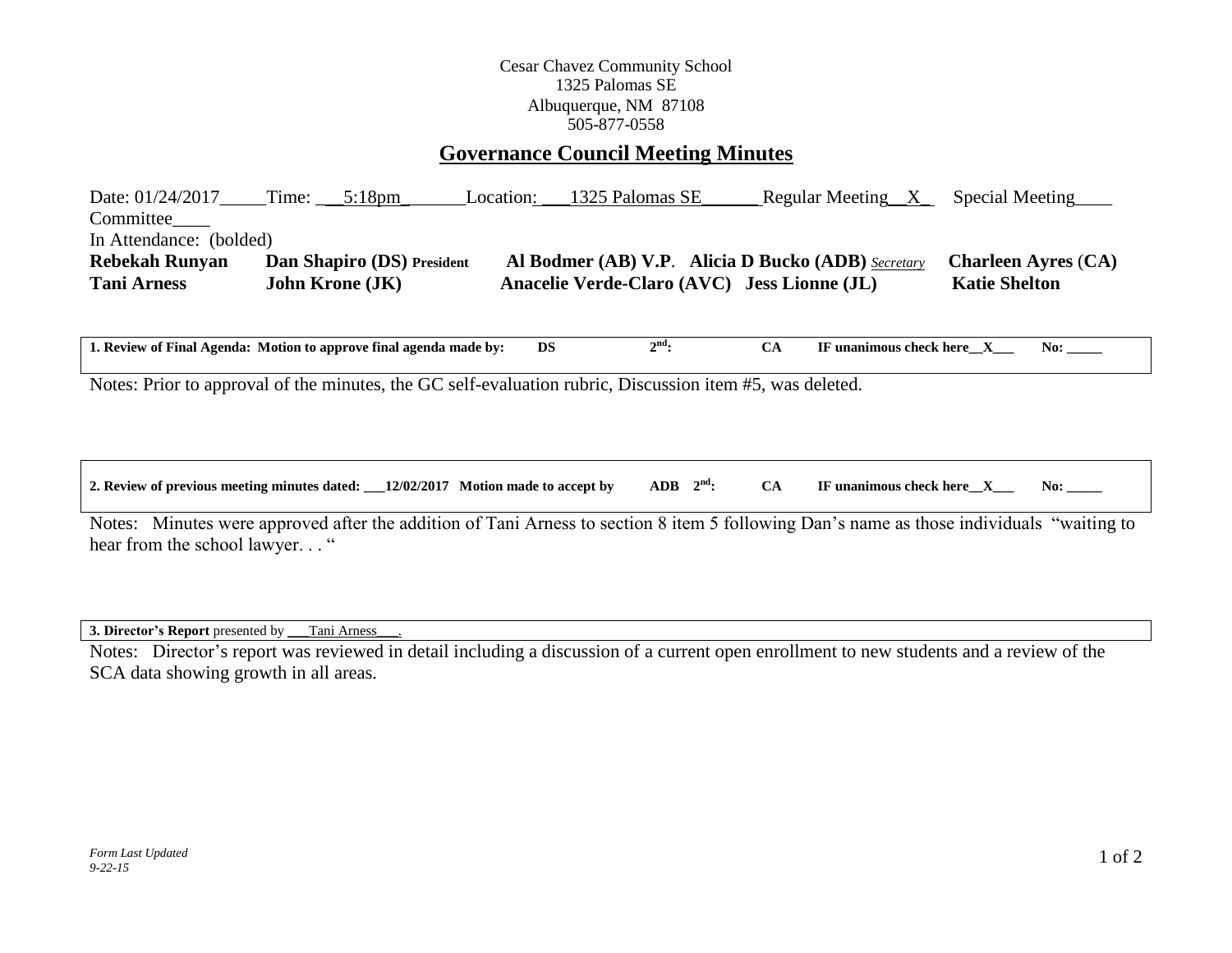## **Action Items:**

### **Financial reports** for November and December 2016 **Accounts Payable Payment Vouchers and Payroll Payment Vouchers** for November and December 2016

**Motion was made to vote on Financial Reports, Accounts Payable Payment Vouchers and Payroll Payment Vouchers separately from BARS. Motion was made by DS and seconded by ACV then approved unanimously by all members.** 

**Motion was made to accept the Financial Reports, Accounts Payable Payment Vouchers and Payroll Payment Vouchers for the months of November and December 2016 by DS and seconded by ACV, followed by unanimous approval by all members.** 

**BARS** 512-000-1617-0021-D 14000 Instructional Materials Decrease 512-000-1617-0022-D 11000 Operational Decrease All BARS were approved with a single motion made by DS seconded by CA and approved unanimously by all members.

5. **Business Manager Change, Affidavit**: Discussion of change of business manager. An affidavit stating the changes to the financial custodian from Rebekah Runyan to Katie Shelton to be completed and submitted to the Charter Schools Division. Ms. Shelton presented her qualifications, experience and current role to the board. The motion was made by DS to approve and sign the statement subject to all members reviewing the affidavit subject to signing it. The second was made by CA and approved unanimously by all members. Tani Arness, school director, will submit a 90-day progress report regarding the new manager. Rebekah Runyon will oversee Ms. Shelton.

6. **Worker's Compensation Policy**: This policy was reviewed and a motion was made to accept the policy by CA and seconded by AB followed by a unanimous vote of approval.

7. **Amend Donation of Leave Policy** was deferred to the next meeting pending further input.

**8. "First Amendment to Sublease**" motion to approve was made by DS and seconded by JK. All members approved the motion unanimously.